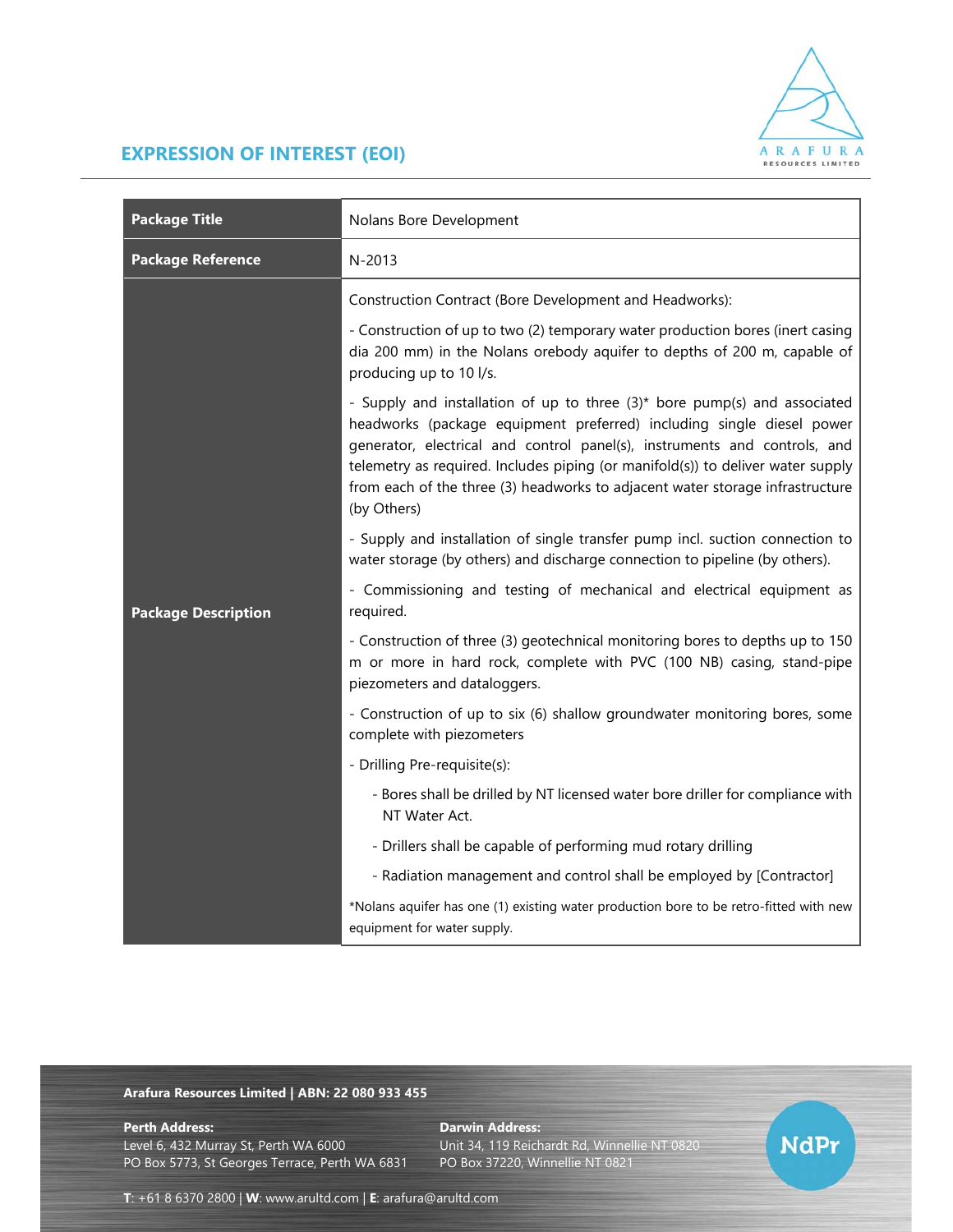

| <b>Information</b><br><b>Key</b><br>be<br>to<br>included in the EOI | Interested parties will provide resources that illustrate their capabilities specific<br>to the contract on offer, or part thereof; and demonstrate their industry<br>performance and compliance with/to Health, Safety, Environmental and Quality<br>Management systems.                                                                                                                                                                                                                                                                                                                                                                                |
|---------------------------------------------------------------------|----------------------------------------------------------------------------------------------------------------------------------------------------------------------------------------------------------------------------------------------------------------------------------------------------------------------------------------------------------------------------------------------------------------------------------------------------------------------------------------------------------------------------------------------------------------------------------------------------------------------------------------------------------|
| <b>Key Milestones</b>                                               | Forecast Request for Quotation/Tender release date:<br>March, 2022<br>Forecast Award date:<br>June, 2022                                                                                                                                                                                                                                                                                                                                                                                                                                                                                                                                                 |
| <b>Approximate Value</b>                                            | Construction Contract < AU\$400k                                                                                                                                                                                                                                                                                                                                                                                                                                                                                                                                                                                                                         |
| <b>Approximate Duration</b>                                         | $4 - 6$ weeks                                                                                                                                                                                                                                                                                                                                                                                                                                                                                                                                                                                                                                            |
| <b>Expression of Interest</b>                                       | [Contractors / Suppliers] are invited to express an interest in this [scope of work<br>/ package] by registering on the ICN Gateway online platform.<br>Prior to completing registration, please ensure:                                                                                                                                                                                                                                                                                                                                                                                                                                                 |
|                                                                     | The company profile on ICN Gateway is complete, up-to-date and<br>accurate                                                                                                                                                                                                                                                                                                                                                                                                                                                                                                                                                                               |
|                                                                     | Interest is registered as either full-, or partial-, scope of this EOI (where<br>applicable)                                                                                                                                                                                                                                                                                                                                                                                                                                                                                                                                                             |
|                                                                     | ICN Gateway pre-qualification questions have been completed                                                                                                                                                                                                                                                                                                                                                                                                                                                                                                                                                                                              |
| <b>EOI Closing Date</b>                                             | 25th February, 2022                                                                                                                                                                                                                                                                                                                                                                                                                                                                                                                                                                                                                                      |
| <b>Contact</b>                                                      | Industry Capability Network of Northern Territory<br>https://gateway.icn.org.au/                                                                                                                                                                                                                                                                                                                                                                                                                                                                                                                                                                         |
| <b>Project URL</b>                                                  | For more information about Arafura Resources Ltd and the Nolans Rare Earths<br>Project please refer to the Company website.<br>https://www.arultd.com/                                                                                                                                                                                                                                                                                                                                                                                                                                                                                                   |
| <b>Disclaimer:</b>                                                  | This EOI will be used, in part, to establish a list of potential tenderers, providing<br>a general understanding of their capabilities to execute the scope outlined. The<br>EOI will be coupled with subsequent steps and stages in the tender process to be<br>adopted by Arafura Resources Ltd (the "Company"), and applicants' response to<br>this EOI shall not form any part of a commitment or agreement with or on behalf<br>of the Company to proceed or contract with responding parties.<br>The relevant package details outlined above, and/or scale of scope for this<br>package may be subject to change at the discretion of the Company. |
| <b>Project:</b>                                                     | Nolans Rare Earths Project (the "Project")                                                                                                                                                                                                                                                                                                                                                                                                                                                                                                                                                                                                               |